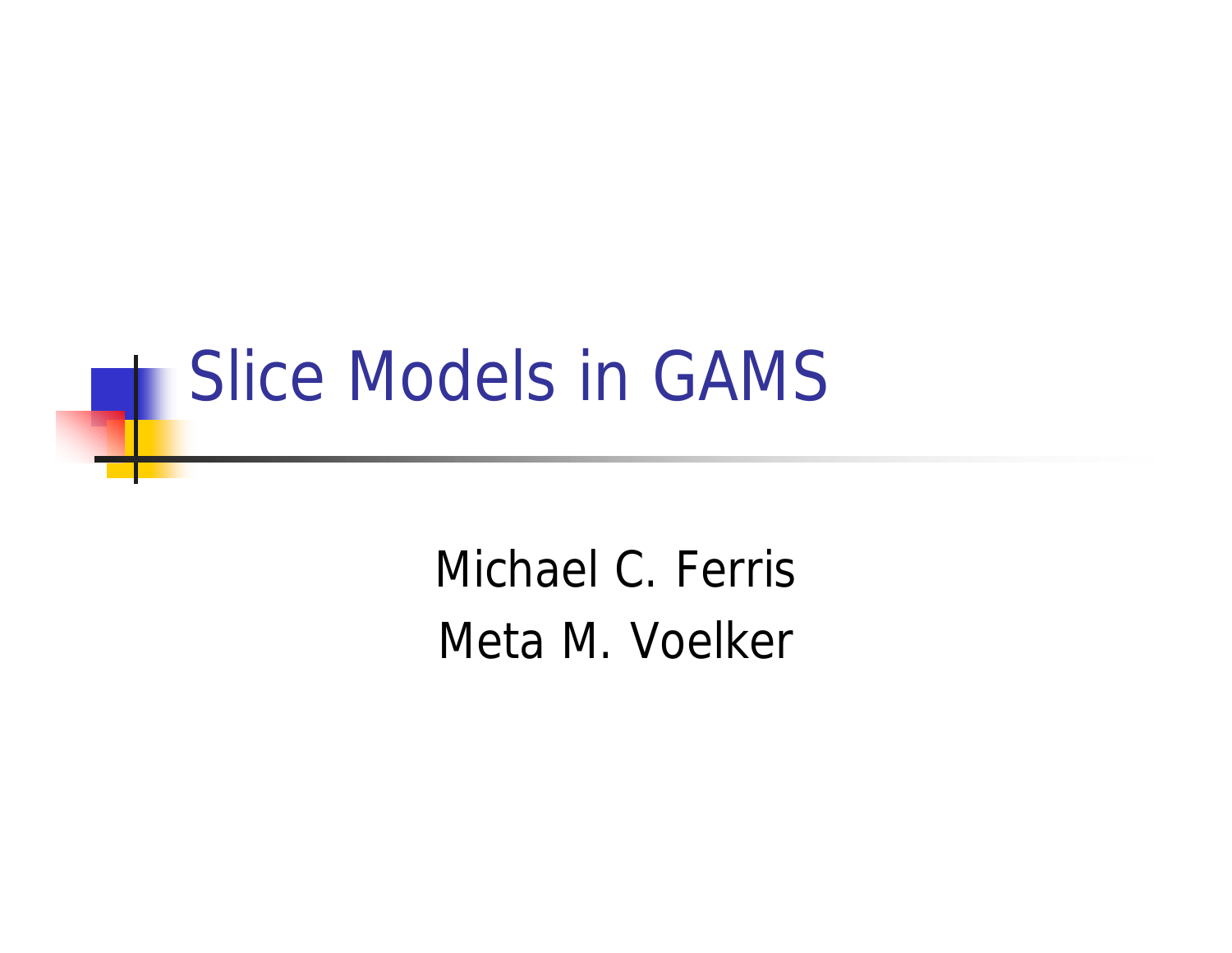# **Outline**

- $\blacksquare$  Define slice models
- Example: Breast Cancer Diagnosis
	- **n** Cross-Validation
	- Linear Classification (LP)
	- Support Vector Machine (QP)
- Introduce slice interface (GAMS/DEA)
- **n** Train and test models
- **n** Show results on WDBC database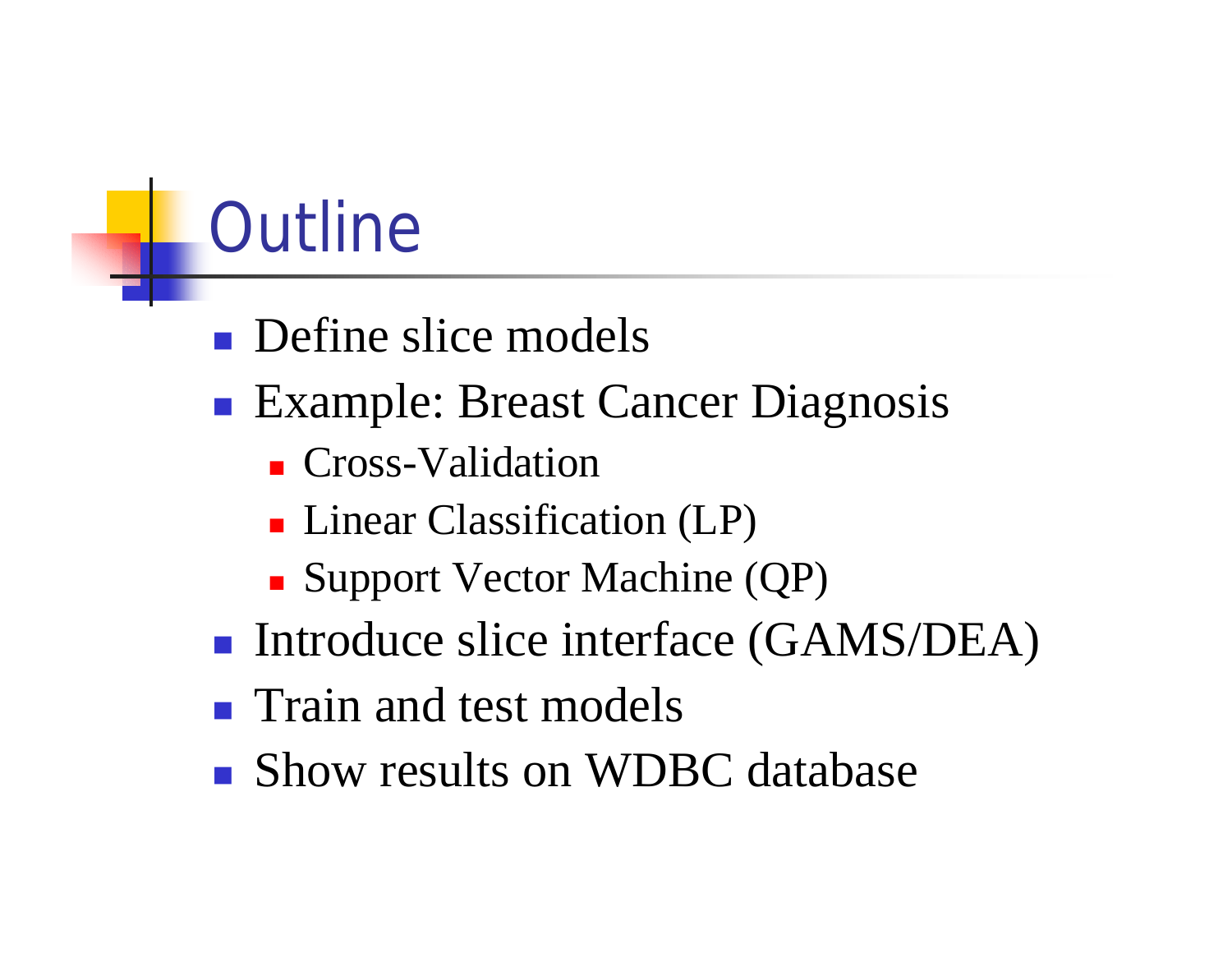

Slice model = group of mathematical programs with the same model but different data

$$
\min_{x} f^{k}(x)
$$
  
subject to  $A^{k}x = b^{k}$   
 $x \in X$ 

 $\rightarrow$  core constraints  $\rightarrow$  slice constraints  $\rightarrow$  objective slice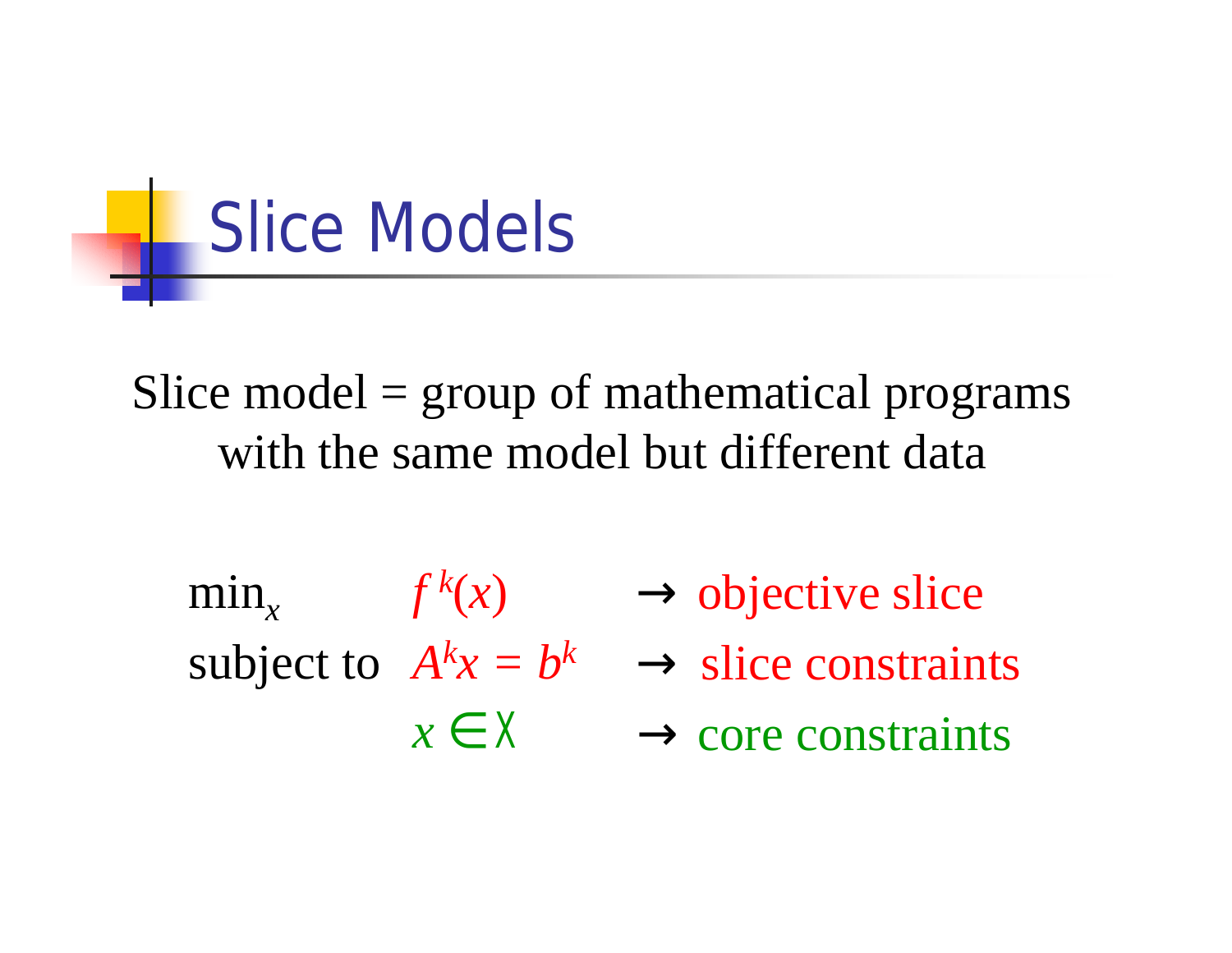# Benefits of Slice Modeling

- **Reuse program structure and core data** 
	- $\blacksquare$  Memory and I/O savings
- Use previous solution as starting point for next solve
	- $\blacksquare$  cold/warm/hot starts
- **Efficiency in solution allows for larger and** more complex problems to be processed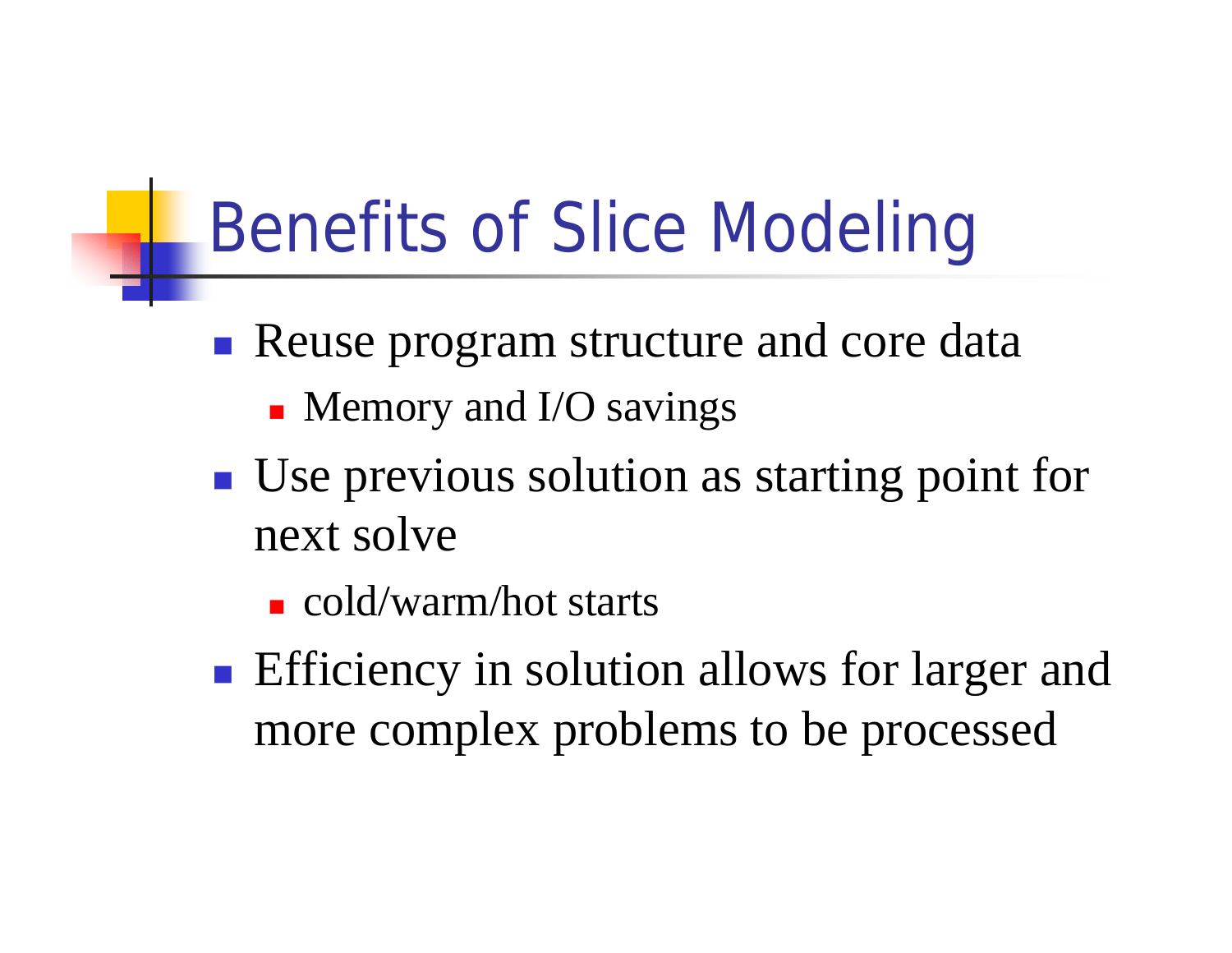## DEA Models as Slice Models

Applying slicing to Data Envelopment Analysis problems:

| $\mathcal{K}_{\cdot}$ | <b>GAMS/CPLEX</b>  | <b>GAMS/DEA</b>    |  |
|-----------------------|--------------------|--------------------|--|
|                       | Time               | Time               |  |
| 60                    | $4.63 \text{ sec}$ | $0.43 \text{ sec}$ |  |
| 104                   | $7.02 \text{ sec}$ | $0.51 \text{ sec}$ |  |
| 4888                  | 16 hours           | 717.01 sec         |  |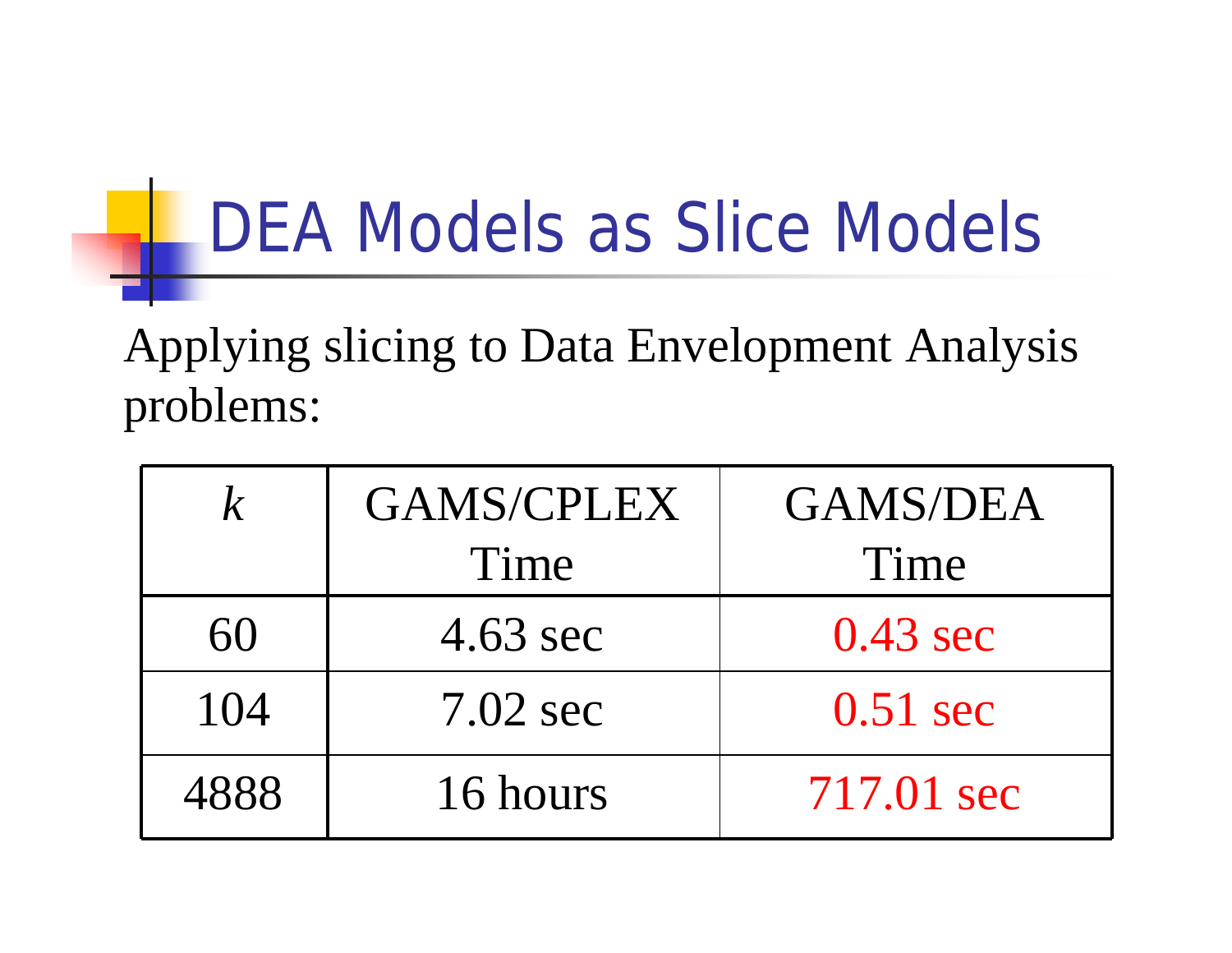# Example: Breast Cancer **Diagnosis**

• Classify patients' tumors as malignant  $(-1)$ or benign  $(+1)$ 

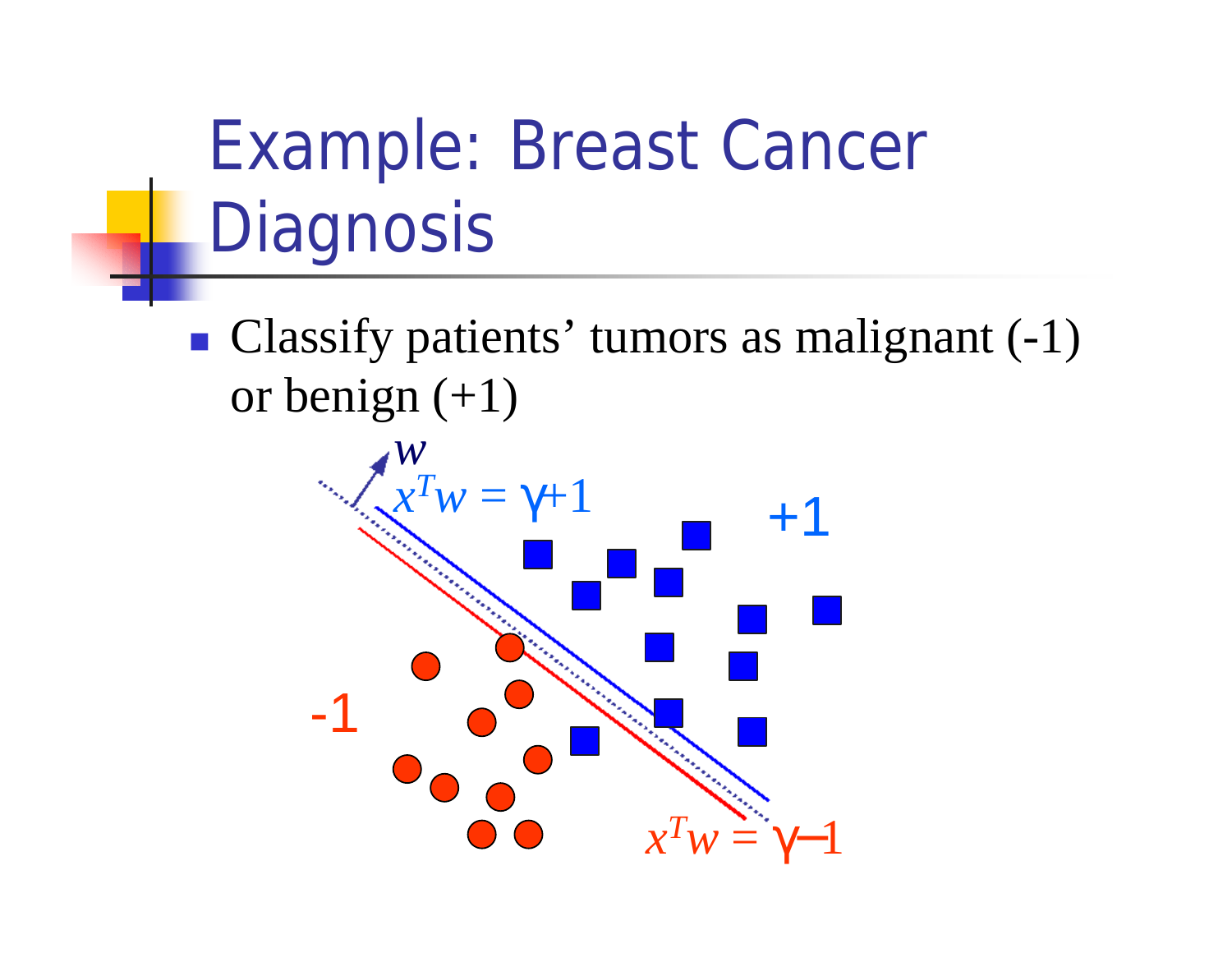# Example, continued

- **n** Train on data for which outcome is known
- <sup>n</sup> Use cross-validation to test classifier
- Model with a linear classifier and a support vector machine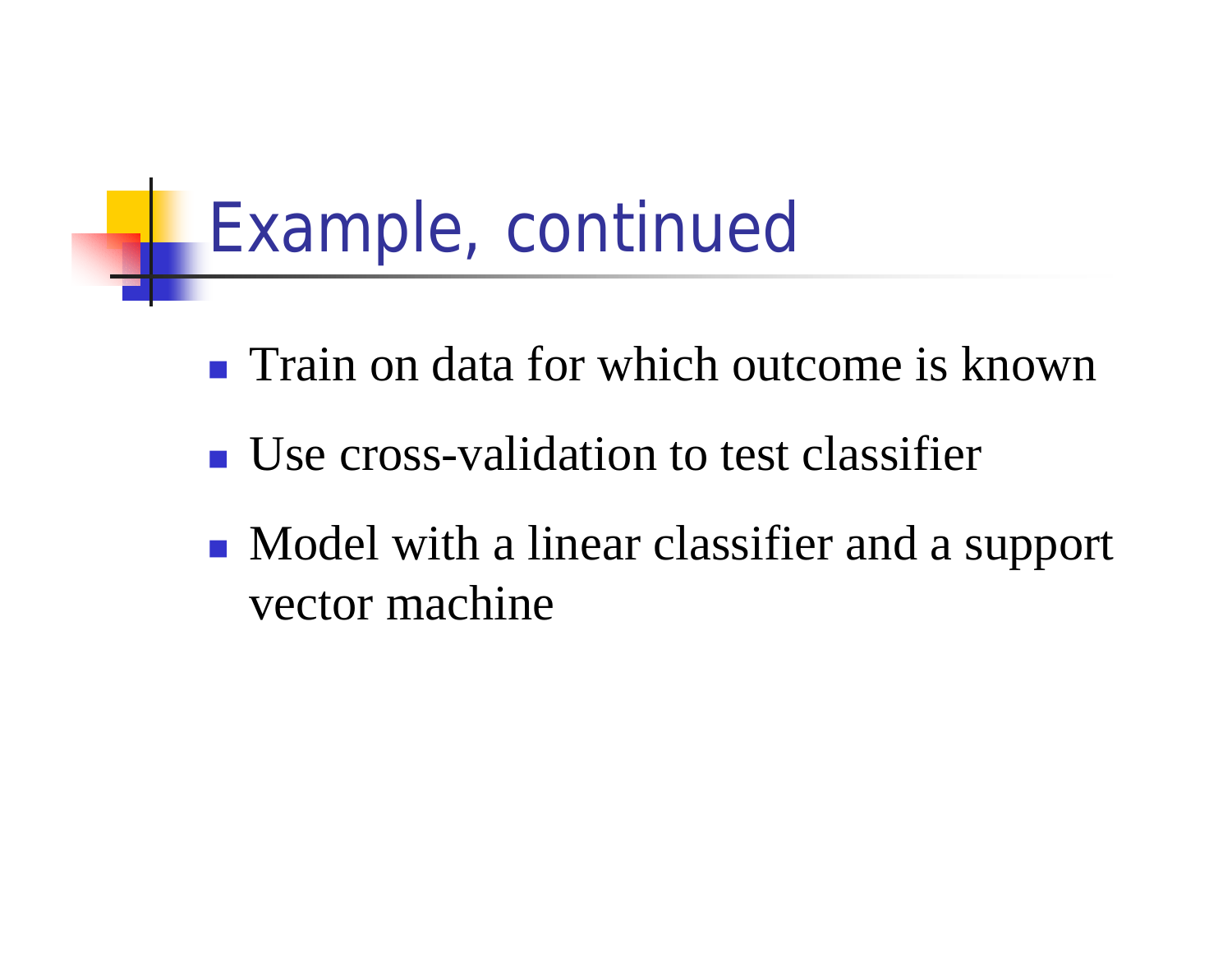## *k*-fold Cross-Validation

- **Divide data into k subsets of approximately** equal size
- Train *k* times, leaving out one subset each time
- Use the omitted subset as testing data to estimate error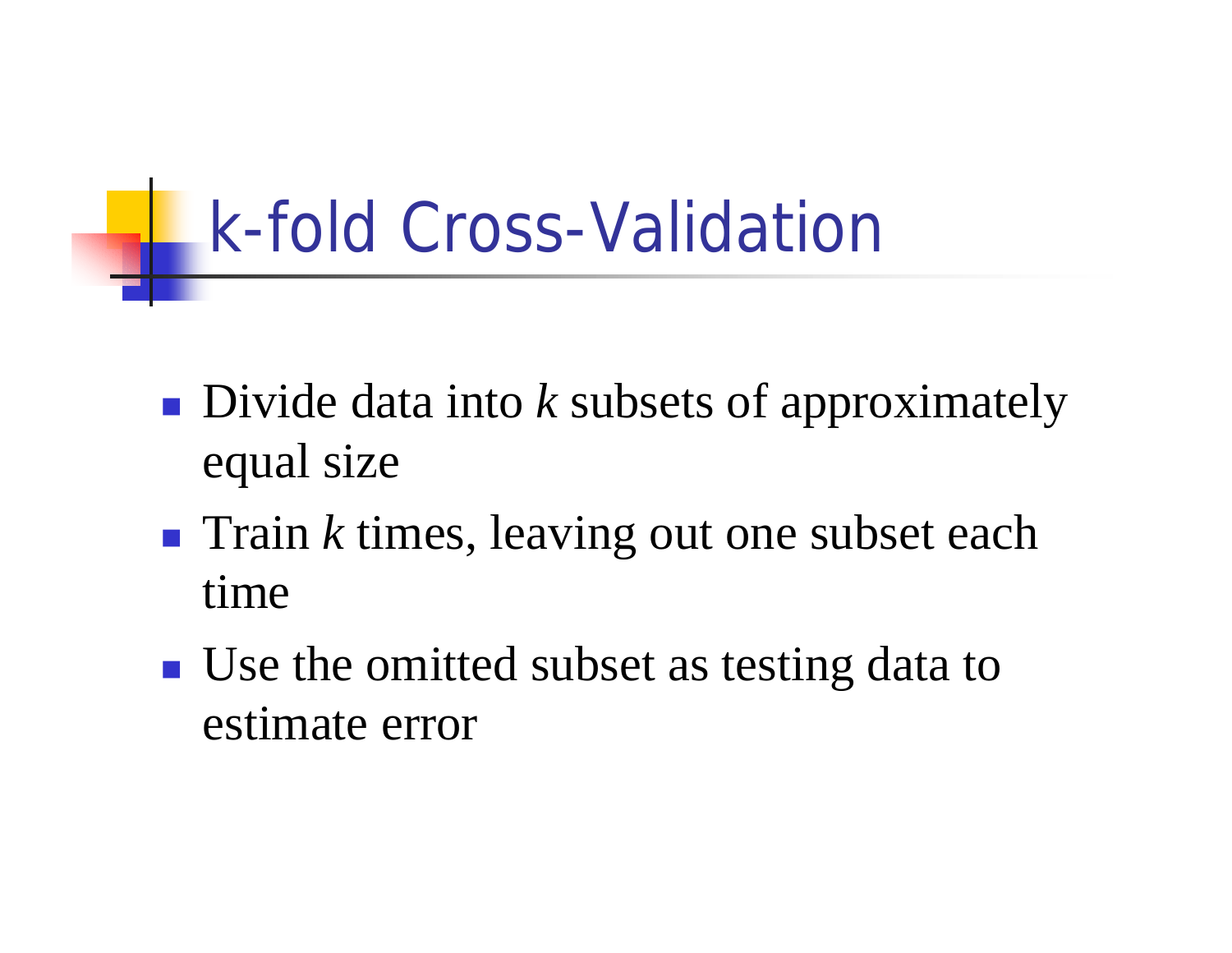Support Vector Machine Model (Quadratic Program)

Look for a classifier with the widest margin between classes (2/||*w*||) and which minimizes misclassification (*z*)*:*

> $z \geq 0$ subject to  $D^k(A^k w - \gamma) + z \ge 1$  $\min_{w, \gamma, z}$   $\frac{1}{2} ||w||^2 + Ce^T z$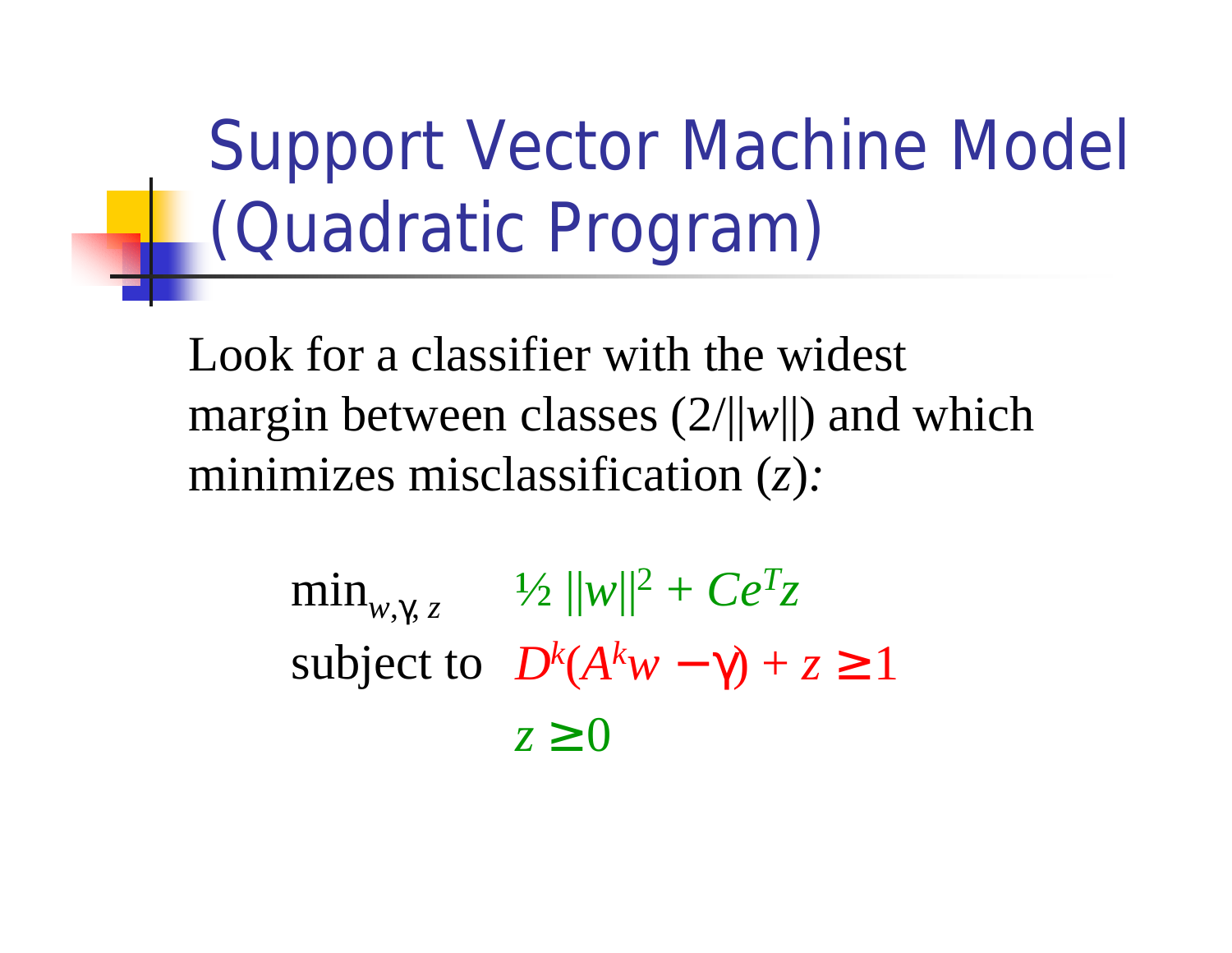#### Linear Classification

Replace Euclidean norm measurement with sup-norm measurement:

> $z \geq 0$ subject to  $D^k(A^k w - \gamma) + z \ge 1$  $\min_{w, \gamma, z}$   $\|w\|_1 + Ce^Tz$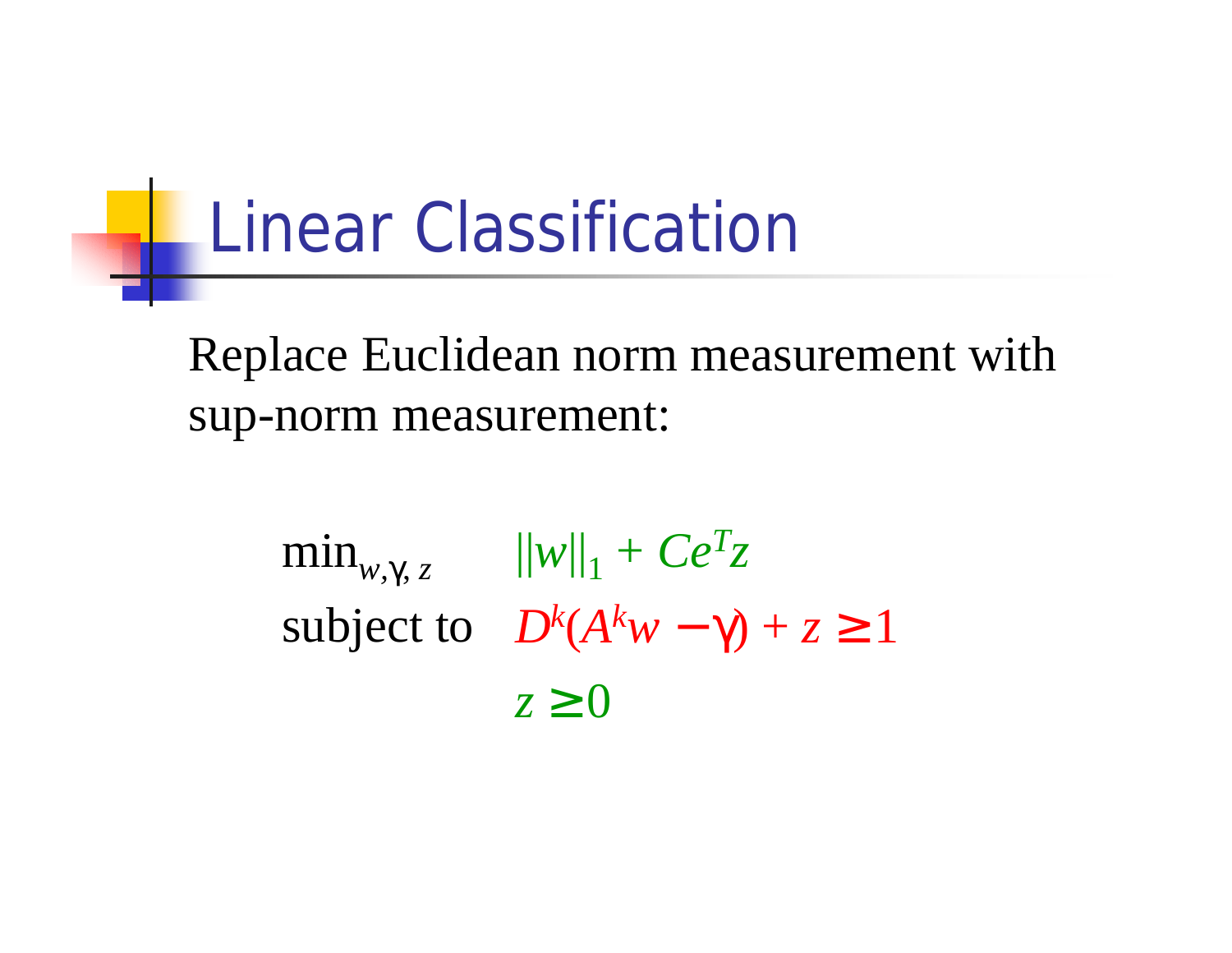Linear Classification as **Linear Program** 

Convert to linear program by adding new variables *y*:

> *y* ≥ *w* ≥ −*y*  $z \geq 0$ subject to  $D^k(A^k w - \gamma) + z \ge 1$  $\min_{w, \gamma, z, y} e^T y + C e^T z$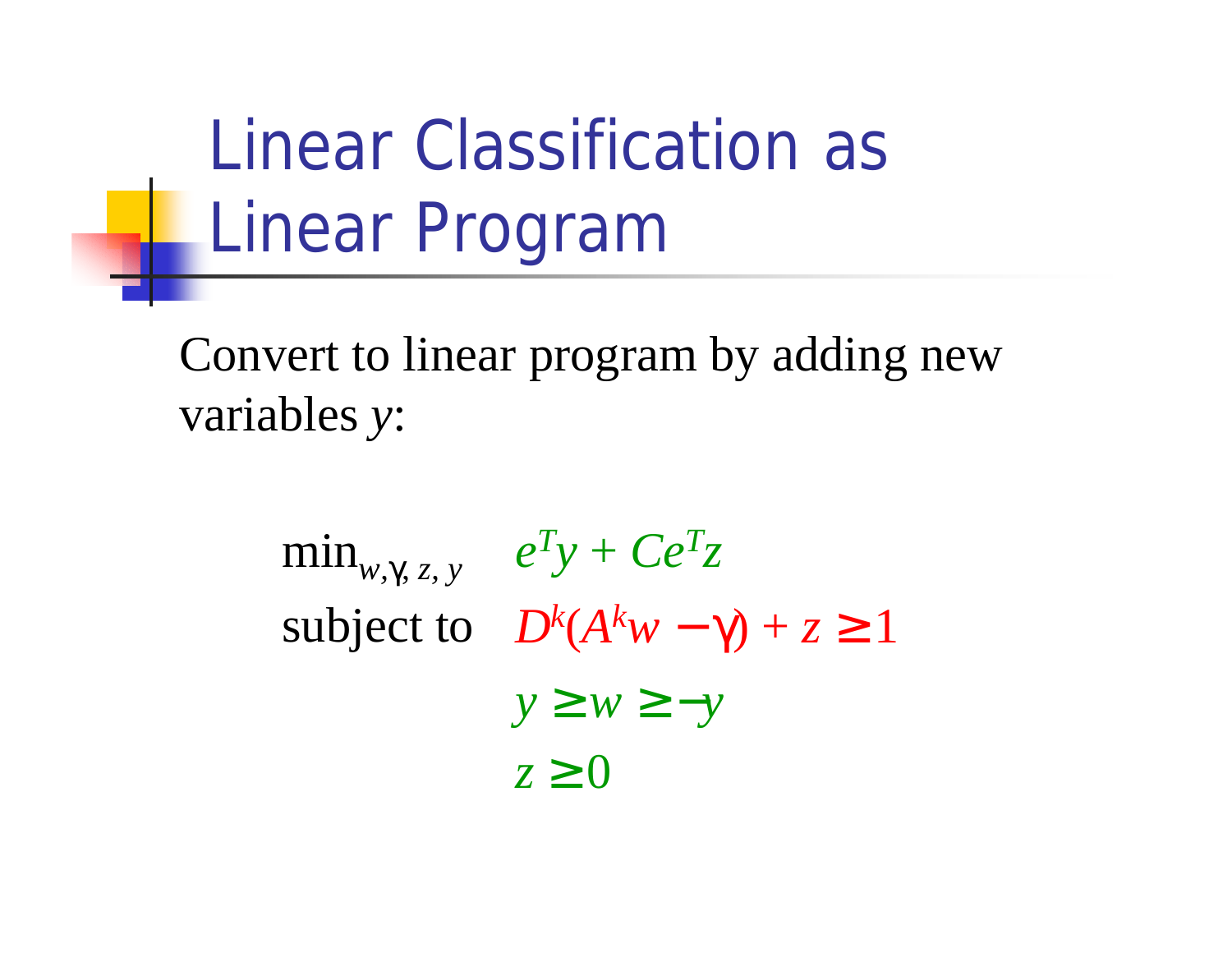### Slice Models in GAMS

```
loop(k,
slice(k) = yes;solve model;
slice(k) = no);
```
- Solve each problem independently
- **Regenerate model**
- **n** Repeat core data
- $\blacksquare$  No restarting capability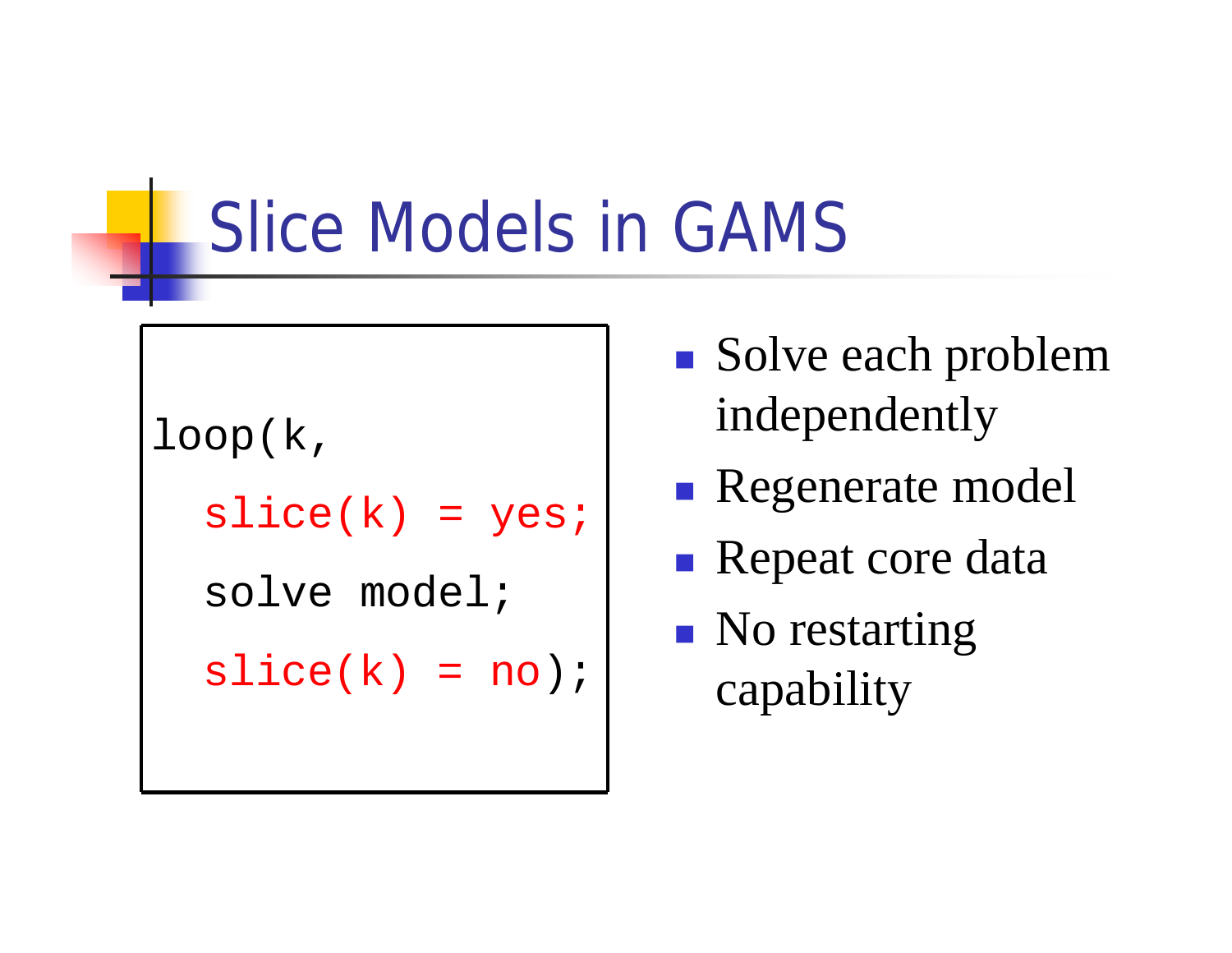# GAMS/DEA Interface

- **Remove loop from model; identify slice** constraints by key word slice
- **n** Pass all data to interface at once
- Interface defines individual problems automatically
- **n** CPLEX is underlying solver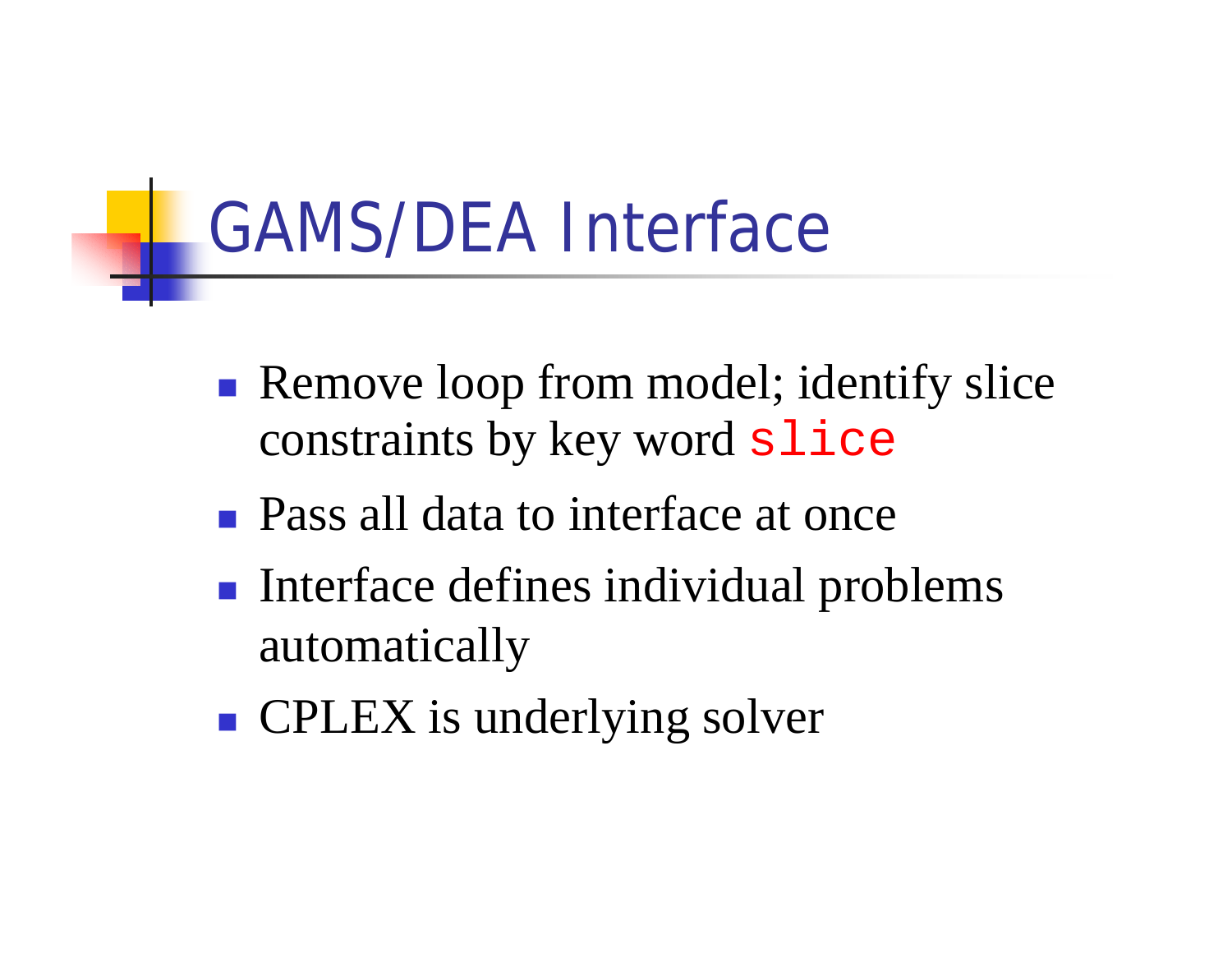# Deletion Slice Model

Cross-validation models can be formulated as *deletion* slice models:

- **n** Define specific problems by what gets *deleted*
- $\blacksquare$  Slice set is the fold set
- Only specify *testing sets* for each fold
- **n** Declare equations over testing sets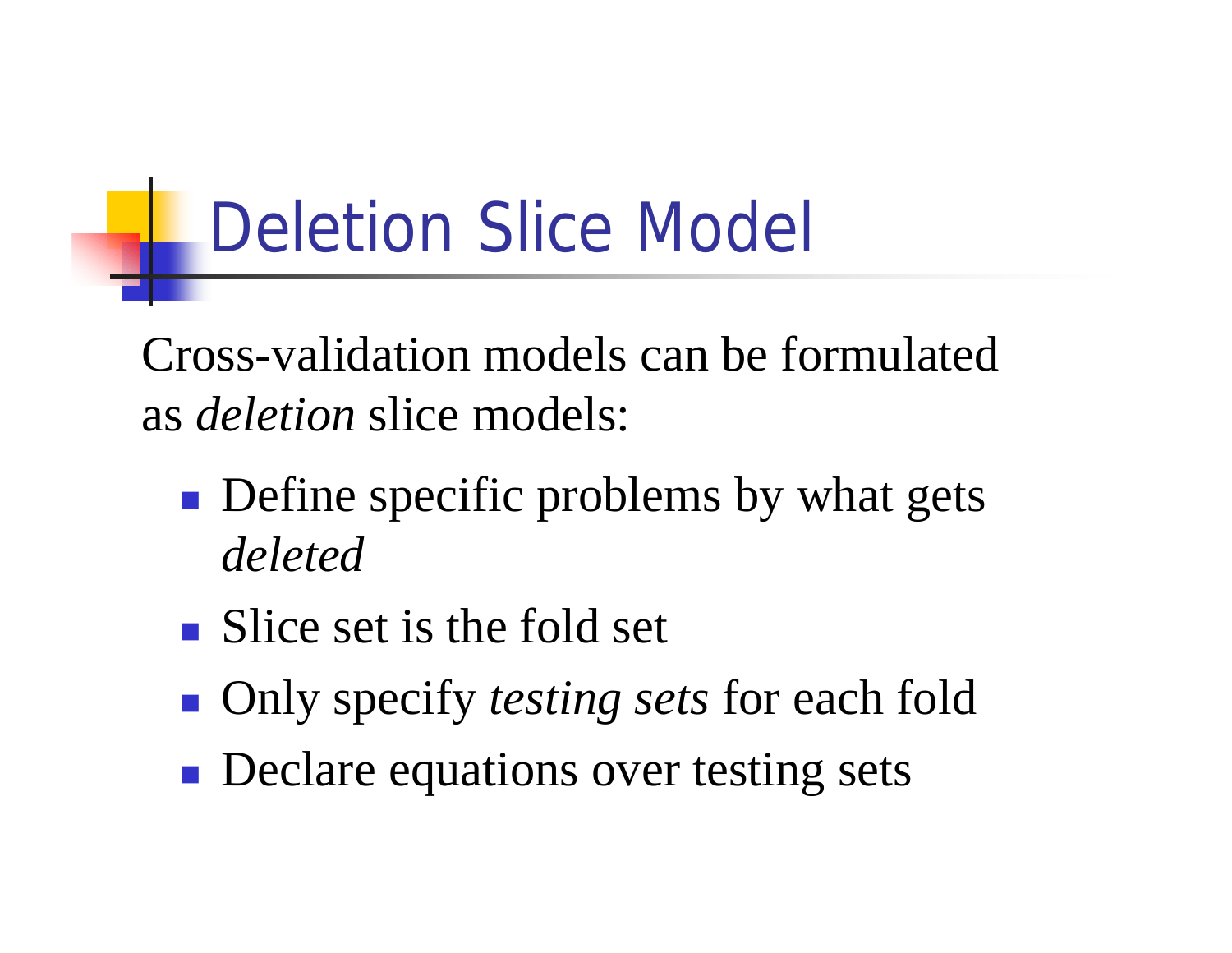GAMS/DEA Equations (Linear Model)

```
alias(k,slice);
```
**equations obj\_def, sep\_def(p,slice);**

```
obj_def..
```

```
obj =e= sum(f,y(f)) + C*sum(p, z(p));
```
**sep\_def(p,k)\$test(p,k)..**  $D(p) * (sum(f, A(p, f) * w(f)) - gamma) + z(p) = 1;$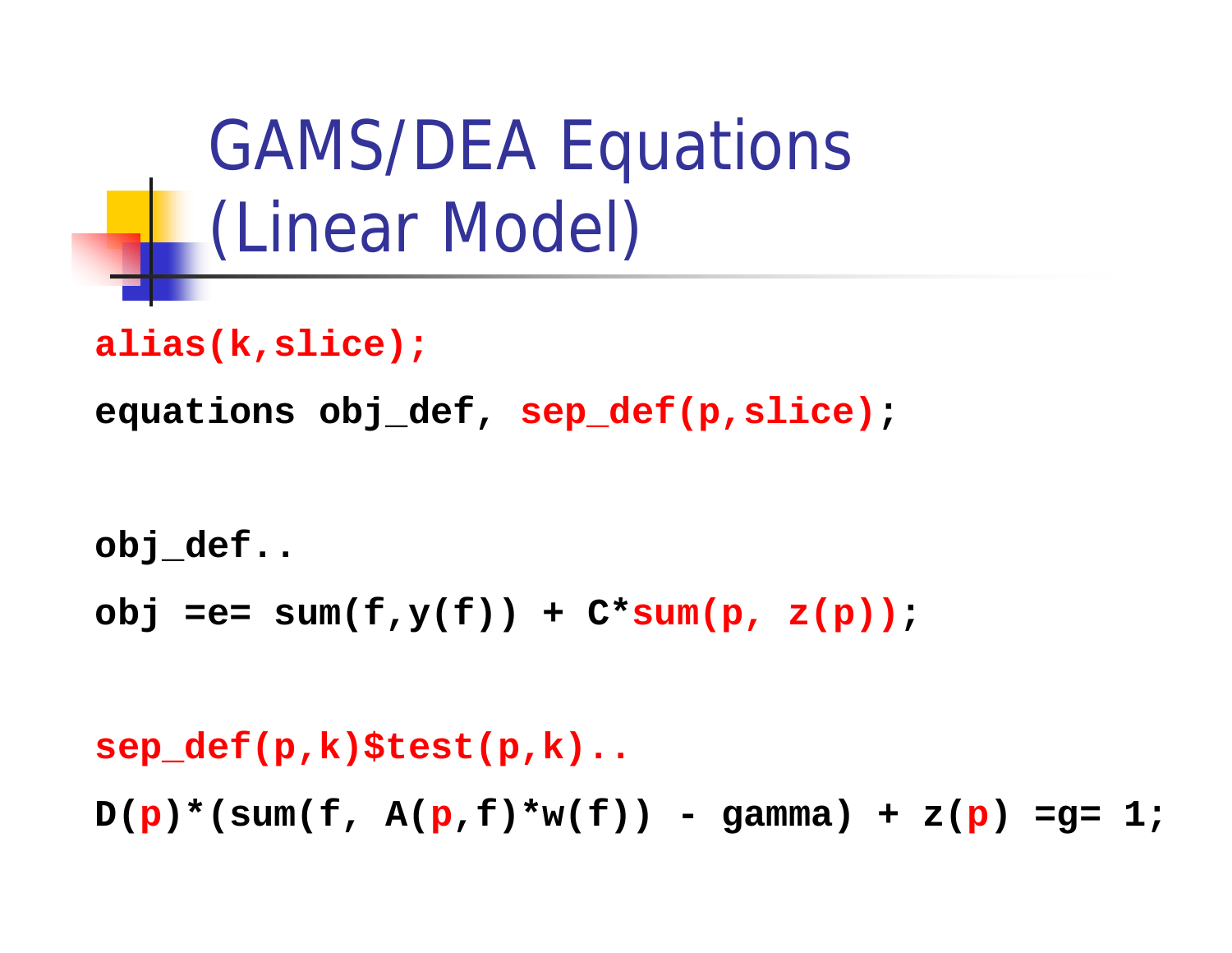GAMS/DEA Equations (Linear Model)

```
alias(k,slice);
```

```
equations sep_def(p,slice);
```
**sep\_def(p,k)\$test(p,k)..**

**D(p)\*(sum(f, A(p,f)\*w(f)) - gamma) + z(p) =g= 1;**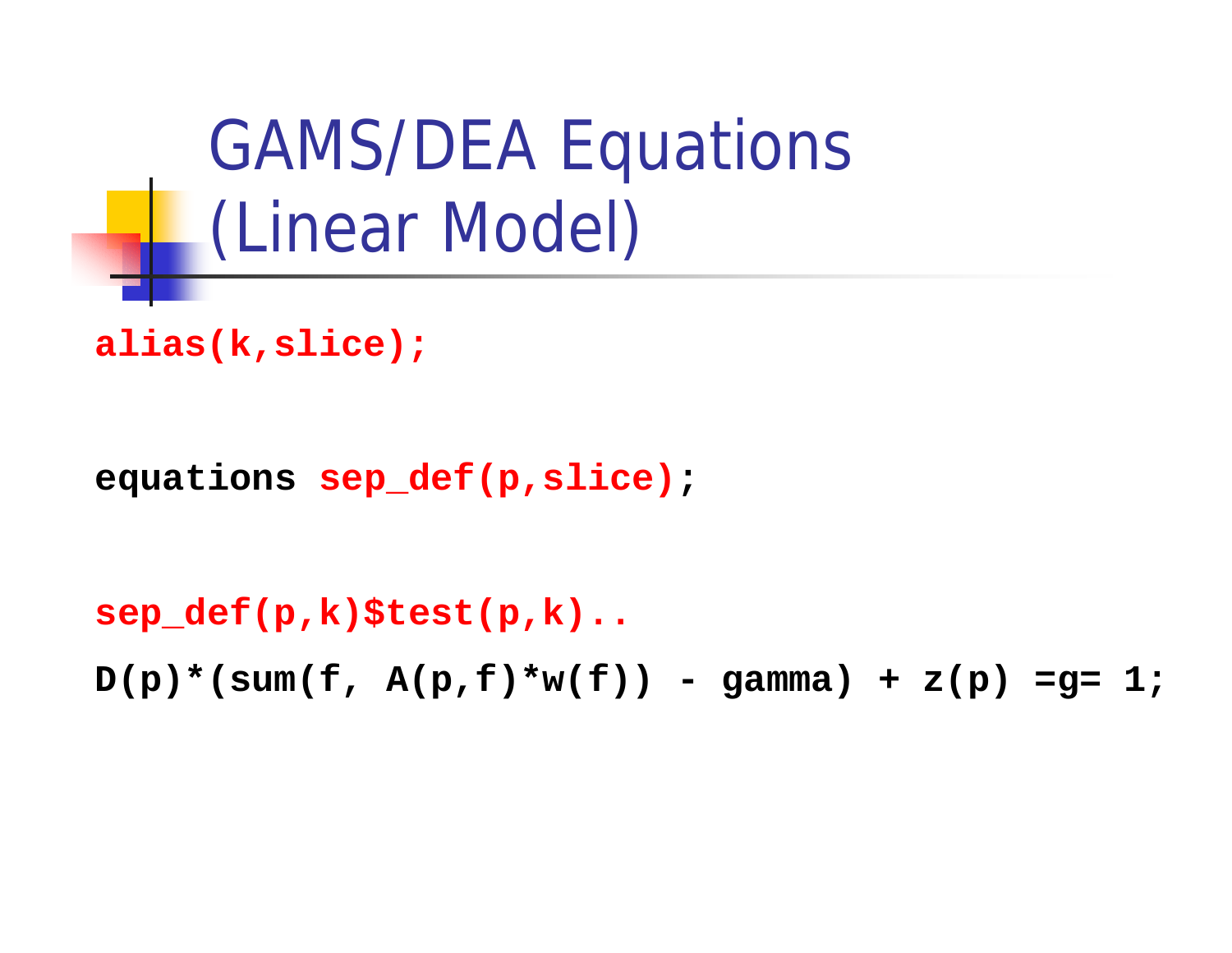GAMS/DEA Solve (Linear Model)

**option lp = dea; train.optfile = 1;**

**\*Generate testing sets**

**loop(k,**

**\$batinclude gentestset "p,k"**

**);**

**solve train using lp minimizing obj;**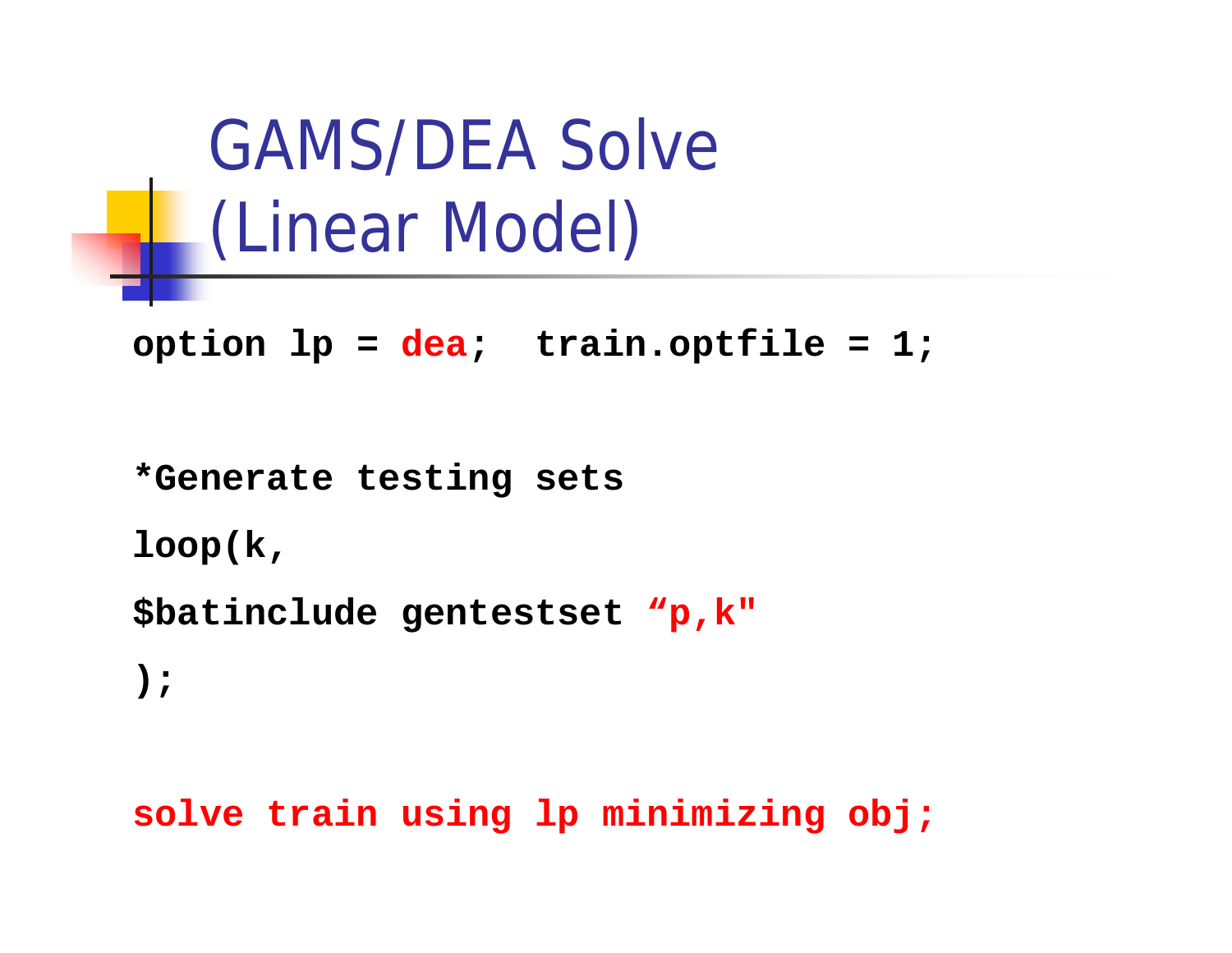GAMS/DEAQP: Quadratic Model

- Extend GAMS/QPWRAP to slice models
- Formulate QP model with
	- linear GAMS model
	- $\blacksquare$  Q matrix specified in text file
- GAMS/QPWRAP passes Q matrix to solver
- **Q** must be part of core data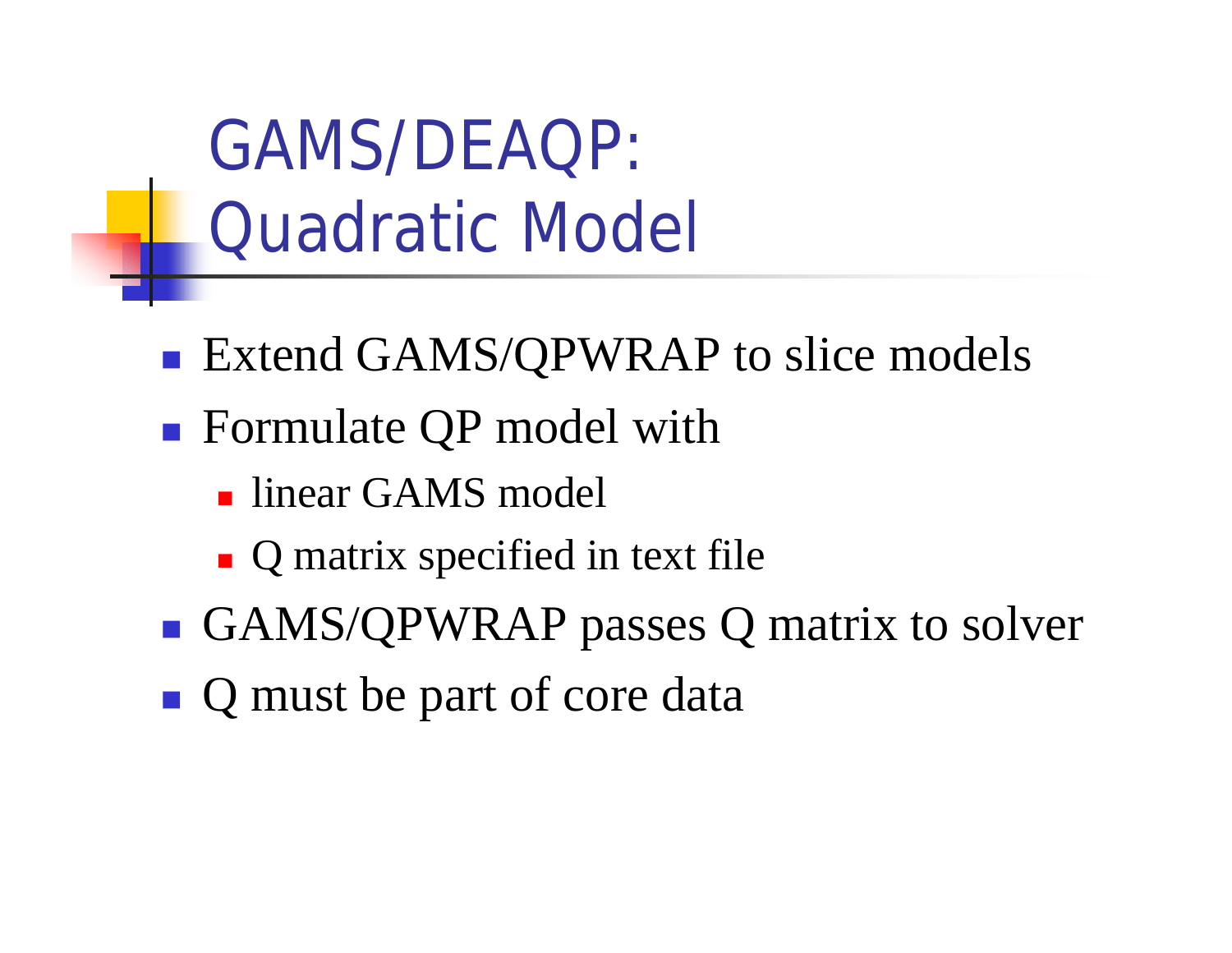# Testing Models

- Only one call to the solver  $\rightarrow$  only last solution available to GAMS
- Solutions for all problems written to dea.sol
- **n** Testing independent of training
- $\blacksquare$  Write out solutions (w, gamma) to dea.sol for later testing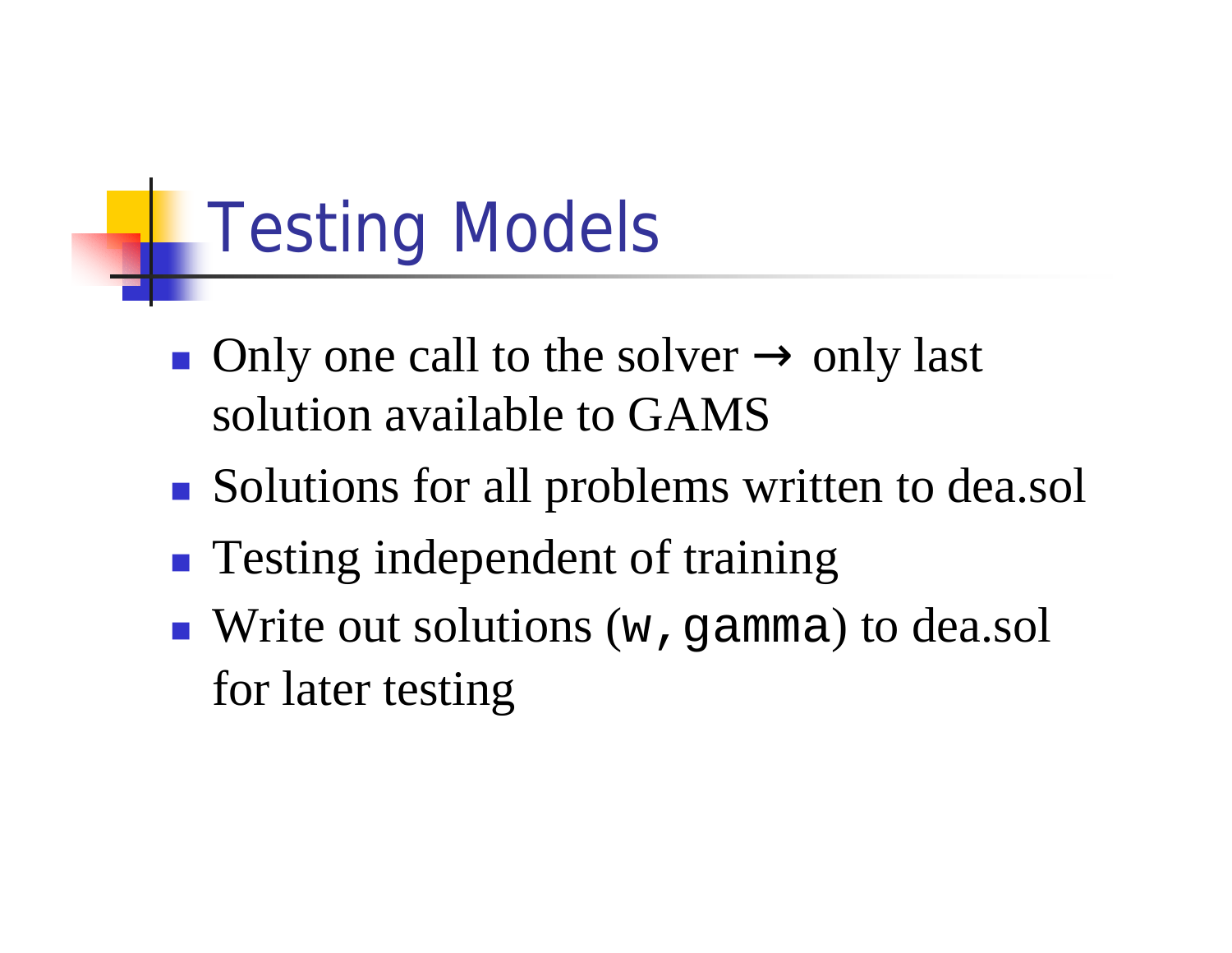# Results on WDBC Database

#### Perform all-but-one testing:

| Model     | <b>GAMS</b>   | <b>GAMS/DEA</b> | Testing  |
|-----------|---------------|-----------------|----------|
|           | training time | training time   | accuracy |
| LP        | 541.71 sec    | 269.03 sec      | 95.08%   |
| QP-CPLEX  | 7403.03 sec   | 7221.74 sec     |          |
| QP-CONOPT | 519.3 sec     | 343.18 sec      | 95.42%   |
| $QP-PATH$ | 691.9 sec     | 245.45 sec      |          |